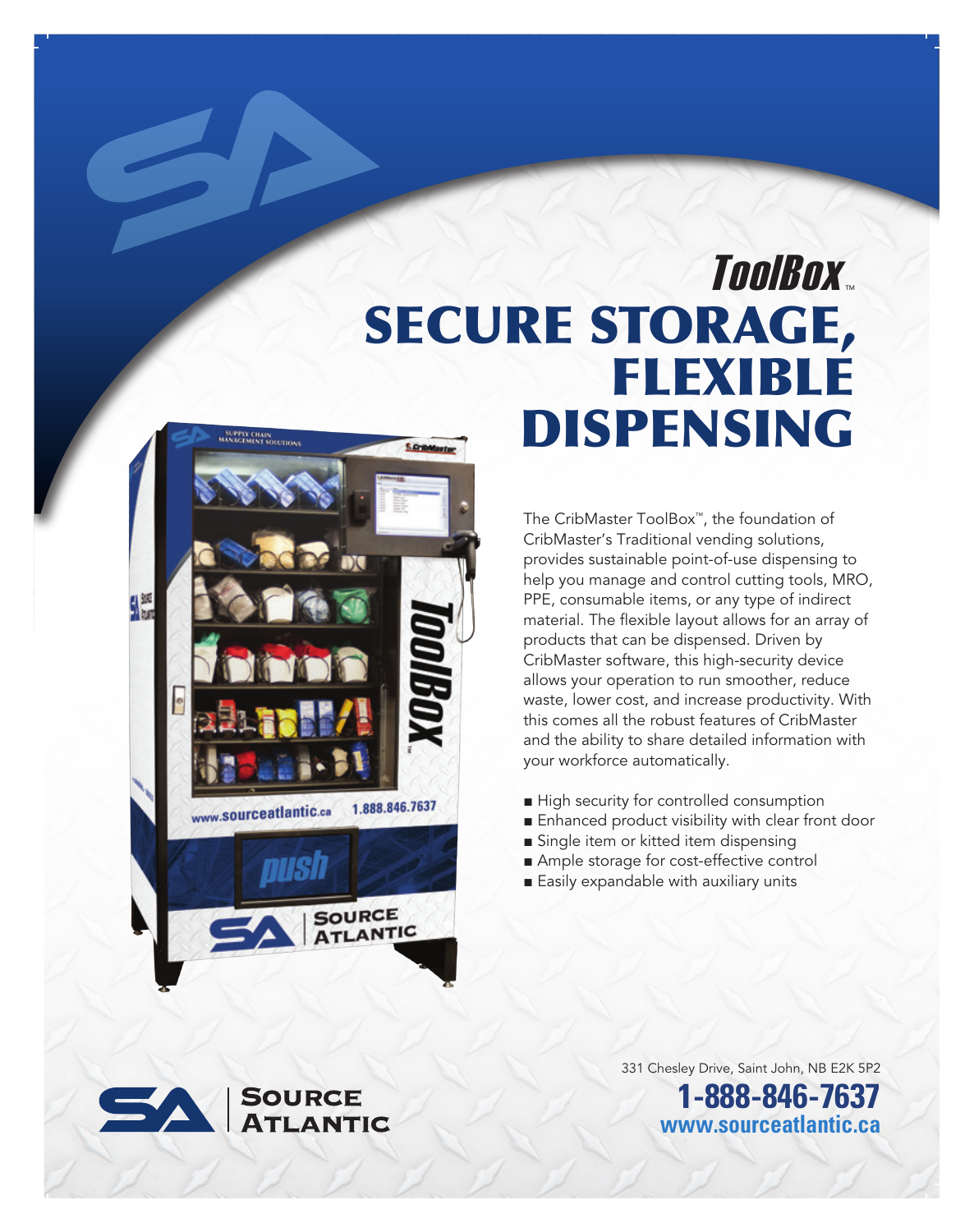

The ToolBox™ is available in 6 shelf and 7 shelf configurations. It is custom configurable with a flexible dispensing layout. The ToolBox can be paired with any traditional vending solutions and can be a main or auxiliary unit.

## Single, Large, Double Wide, and Custom Shelf Helix Options

| <b>Single Helix Configuration</b>                                                                                                                                                       |       |      |      |      |      |      |      |      |      |      |
|-----------------------------------------------------------------------------------------------------------------------------------------------------------------------------------------|-------|------|------|------|------|------|------|------|------|------|
| Helix count                                                                                                                                                                             | 5     |      | 8    | 9    | 10   | 12   | 15   | 18   | 24   | 32   |
| Slot depth* (in)                                                                                                                                                                        | 14.04 | 2.90 | 2.51 | 2.25 | 2.02 | 1.66 | 1.30 | 1.05 | 0.75 | 0.53 |
| Large 3.75 in Helix Configuration                                                                                                                                                       |       |      |      |      |      |      |      |      |      |      |
| Helix count                                                                                                                                                                             | 4     | 5    |      | 9    | 10   | 12   | 15   |      |      |      |
| Slot depth* (in)                                                                                                                                                                        | 14.10 | 3.45 | 2.58 | 2.05 | 2.01 | 1.55 | 1.24 |      |      |      |
| <b>Dual Helix Configuration</b>                                                                                                                                                         |       |      |      |      |      |      |      |      |      |      |
| Helix count                                                                                                                                                                             | 5     |      | 19   | 10   | 12   | 15   | 18   | 24   |      |      |
| Slot depth* (in)                                                                                                                                                                        | 14.04 | 2.90 | 2.25 | 2.02 | 1.66 | 1.30 | 1.05 | 0.75 |      |      |
| Each single helix shelf can hold 10 SKUs in a 2.5in opening<br>Each large and dual helix shelf can hold 5 SKUs in a 5in opening<br>Shelf height 6-8in<br>Maximum shelf capacity 100 lbs |       |      |      |      |      |      |      |      |      |      |

■ V-channel with mini helix to vend small narrow items such as single insert boxes and earplugs

Partition

|                                                                 | Mini Helix Configuration |      |       |       |  |
|-----------------------------------------------------------------|--------------------------|------|-------|-------|--|
| Accessories<br>■ V-channel with mini helix to vend small narrow | Helix count              |      |       |       |  |
| items such as single insert boxes and earplugs                  | $Slot depth* (in)$       | 1.87 | 10.96 | 10.53 |  |

- Vertical inner helix partition to vend narrow items such as end mills and pens
- Riser platform to vend short items such as battery packs
- Flip bar pusher as an alternative to the vertical partition to vend items such as narrow insert boxes and end mill boxes

Pusher

■ Auger helix for vending small items such as single batteries and welding tips



Platform

\*Not the actual size of opening.

 Slot depth is measured from the peak of one spiral pitch to the next

331 Chesley Drive, Saint John, NB E2K 5P2

**1-888-846-7637 www.sourceatlantic.ca**



& Mini Helix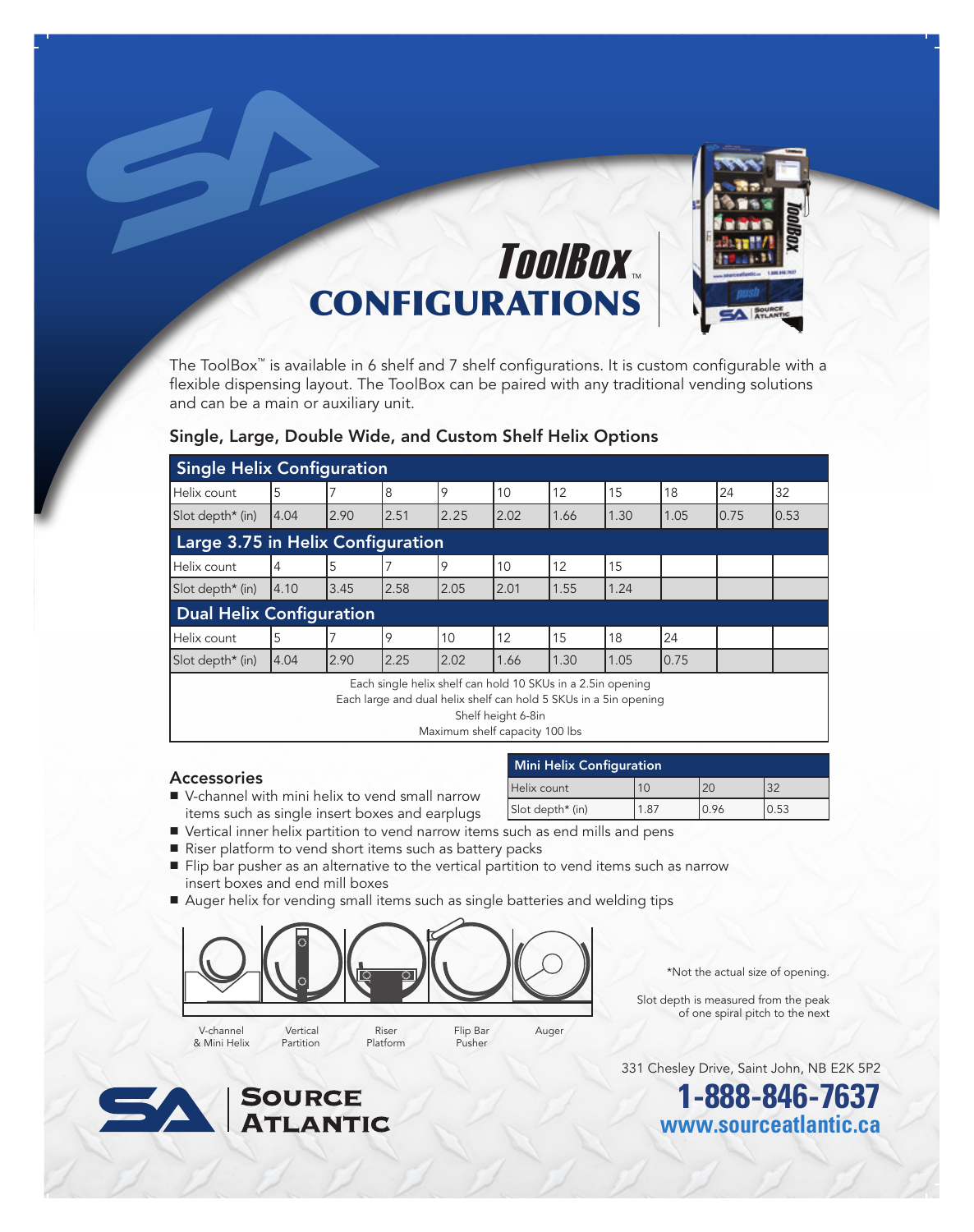# ISSUE PROCESS ToolBox.



- 1. Authenticate: the user self-authenticates with an employee badge or other optional login methods and enters user-defined cost centers if required.
- 2. Select: Through the touchscreen interface, the user selects the item(s) from the item image screen or item description displayed and enters the quantity.
- 3. Issue: The user selects the issue function, the selected item drops into the bin and the user removes the dispensed item(s).
- 4. Record: The software records the transaction and the database is updated.

## **SOFTWARE** FUNCTIONS

#### CribMaster Software

- Item/group level access
- ERP integration
- User-defined cost centers
- Track real-time data
- Manage calibrated items

## Point-of-Use Interface (ATR)

- User specific multi-language support
- Favorite items list by employees
- Vend by item images



## SUGGESTED PRODUCT TYPES

The ToolBox™ is tailored to dispense small PPE and cutting tools such as:

- Inserts
- Batteries
- Safety Glasses
- Filters
- Tape
- Fasteners



331 Chesley Drive, Saint John, NB E2K 5P2

**1-888-846-7637 www.sourceatlantic.ca**